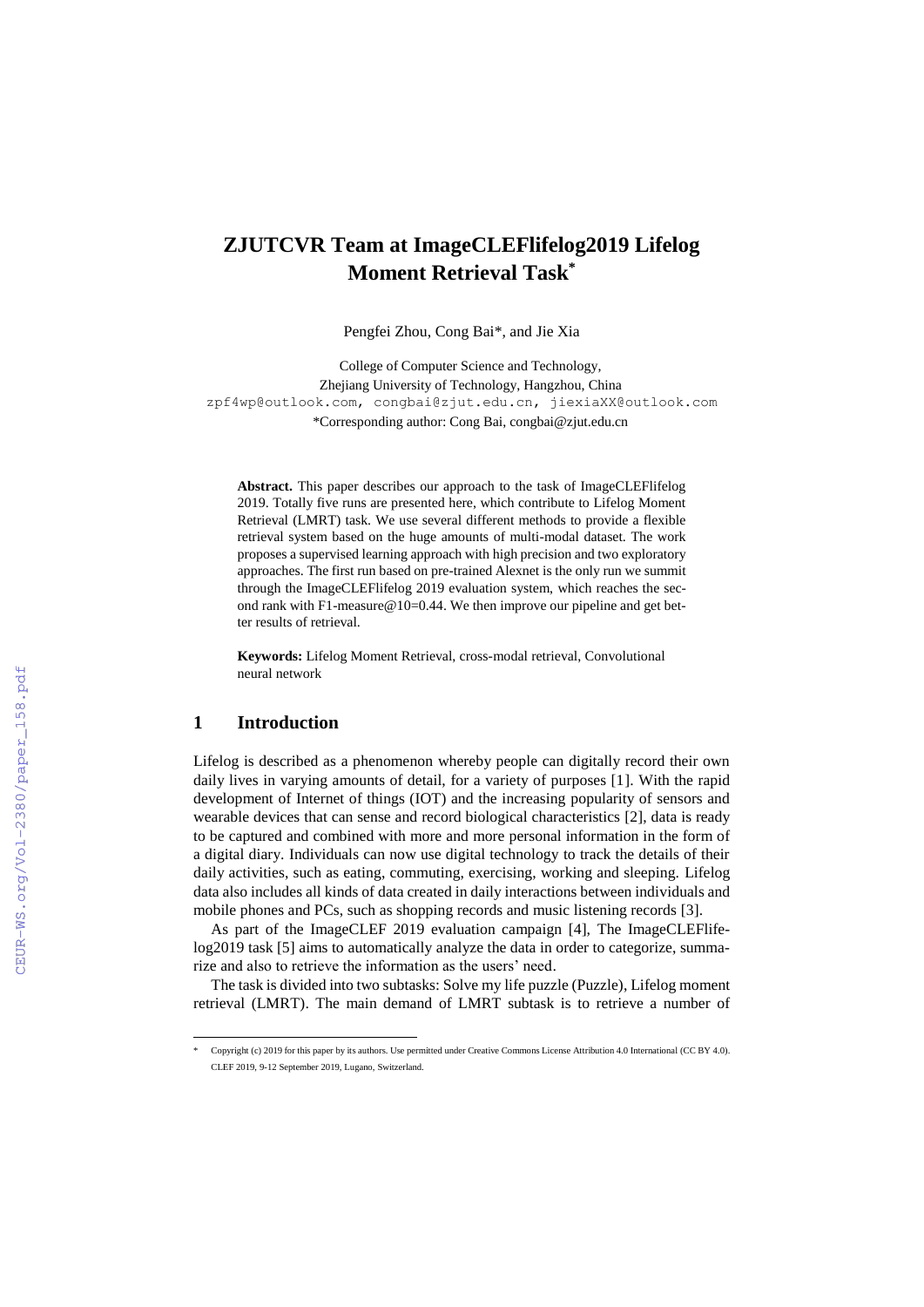specific predefined moments in a lifelogger's normal life. For example, the retrieval result of the query "find my breakfast time" should be images that show the moments of user having breakfast at home in the morning.

And the results of retrieval should not only be relevant, the diversification should also be taken into account. The definition of diversification is that the results of retrieval should cover different proper moments as much as possible. And multiply methods can be used to diversify the retrieval results. To be specific, implementing cluster on textual or visual properties can improve the diversification of the selected moments with respect to the target scenario.

In this paper, we present three approaches to LMRT challenge. Two rely on visual concepts using respectively fine-tuned Googlenet [6] and Alexnet [7]. One relies on both the segmentation and visual concepts with fine-tuned Resnet18 [8]. Related works are discussed in section 2. The proposed methods are described in section 3. In section 4 we analyze the results of our experiments. And we conclude this paper in section 5.

### **2 Related works**

In this section, we briefly discuss recent works on lifelog retrieval. The researchers in this field have proposed different strategies and models to explore inherent law. What's more, the personal devices provided more personal data that can be applied to lifelog retrieval could help users to find the need of multimedia data more efficiently.

Liting et al. [9] proposed retrieval system LIFER, an interactive life record retrieval system developed by ImageCLEFlifelog2018 organizing team [10], in the spirit of the MyLifeBits [11] seminal lifelog database. It provides effective interface with users according to different requirements. The method is to segment dataset based on time and concepts of metadata, and the pipeline is summarized into query, retrieval, filtering and diversification through hierarchical clustering. Minh-Triet et al. [12] proposed a novel method using conception coded feature augmentation to generate text descriptions to exploit further semantics of images; Bernd et al. [13] developed LifeXplore search system, a search and discovery tool that serves Lifelog domain researchers.

Ergina et al. [14] presented a method only based on visual concept using fine-tuned CNN with human-in-the-loop, and get a pretty good performance. The approaches basically consider the tasks as the problem of classification. In their methods, the training procedure are able be simplified with proper preprocessing methods. So, we propose three approaches of preprocessing. What's more, we attempt to present a new method of clustering for classification strategy to improve the performance of diversity.

### **3 Proposed method**

### **3.1 Overview**

The basic pipeline is described in Figure 1. The three approaches follow the same pipeline in earlier stage, but different in the methods of diversification. With the pipeline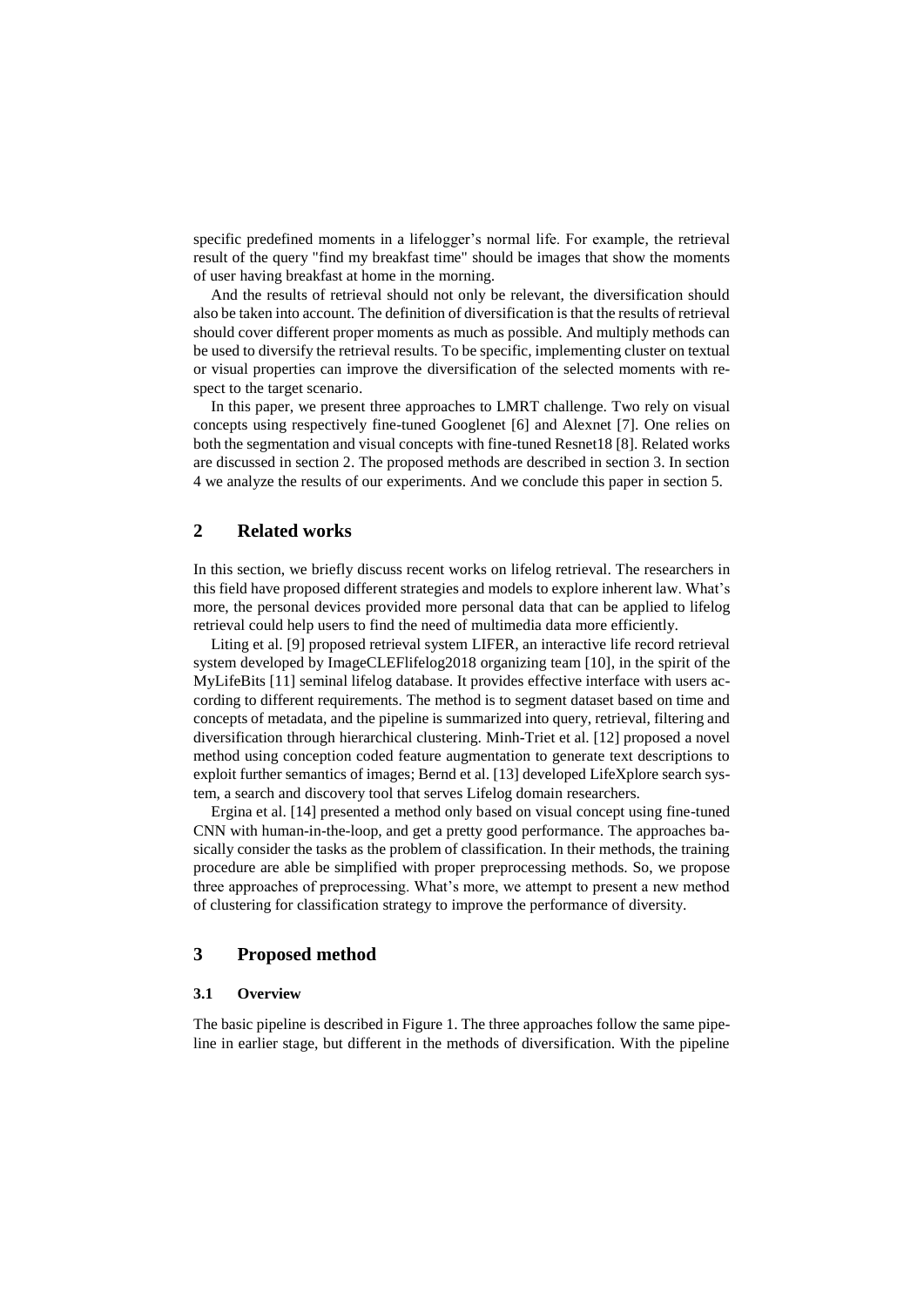

and the proper threshold, the output of the system is formed by generating a list of [numbered](file:///C:/Users/å¨é¹é£/AppData/Local/Youdao/dict/Application/7.5.2.0/resultui/dict/) images , which are both relevant and diversity to the query.

**Fig. 1.** Proposed pipeline

#### **3.2 Preprocessing**

We apply three filtering metrics over the dataset. Two of them filter the blur images, another one filter images that are covered by any objects.

**Blur filtering.** The first filter is the Laplacian filter (3x3 kernel) with OpenCV implementation to calculate the blur as the variance of convolution result and set the threshold as 30 to avoid misjudging and removing the true positive images [15].

After first filtering, we demand a more [refined](file:///C:/Users/å¨é¹é£/AppData/Local/Youdao/dict/Application/7.5.2.0/resultui/dict/) metric to cut down the amount of images. Then a Fast Fourier Transform is applied to images. Once this step is completed, the average value in the transformed image is obtained and then scaled according to the size of the image to compensate for the tearing effect. The average value is then used for thresholding the image with the larger value representing the focused image and the lower value representing the blurred image.

**Covered filtering.** To detect if an image is covered by something or facing the ceiling or wall, we use detectors with maximum connected area calculator to calculate the proportion of subjects in the image. Then we remove the images that have a subject's size over 90% of the whole area. The method used is described as follows:

- Step 1 Convert the images into grayscale images.
- Step 2 Convert grayscale images into binary images.
- Step 3 Convert the binary images into matrixes.
- Step 4 Find the largest pattern in matrixes and calculate the proportion of it.
- Step 5 Remove the images according to the result of matrix calculate.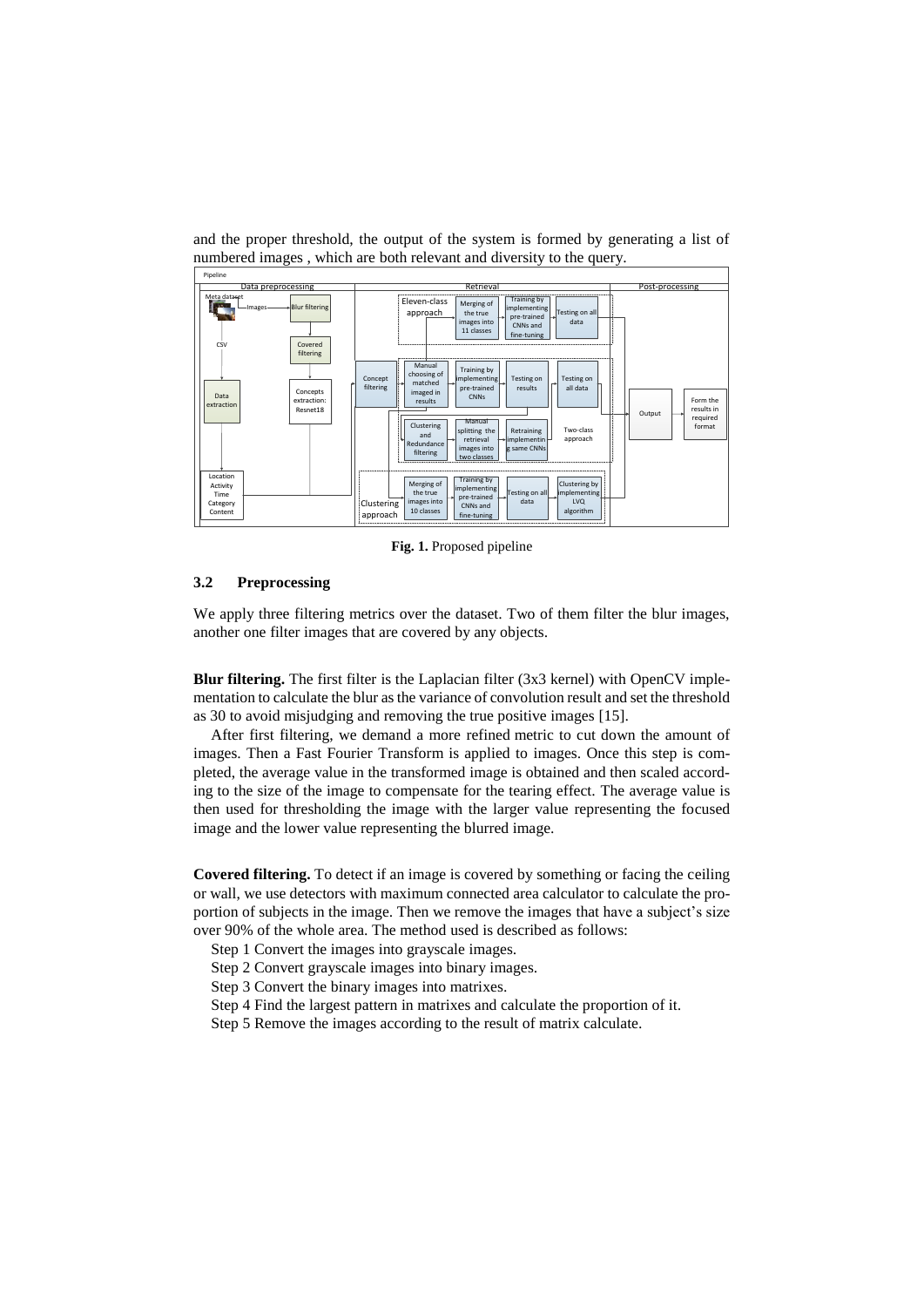#### **3.3 The two-class approach**

In this approach, we consider each query topic independently to retrieve lifelog image according to the defined topic. For each topic, we get a two-class classifier that can classify the True images and False images after training. The topics defined by organizers are listed in Table 1 [16].

| Topic ID | Topic Title                   | Topic Description                                                                             |  |  |  |
|----------|-------------------------------|-----------------------------------------------------------------------------------------------|--|--|--|
| 001      | In a Toyshop                  | Find the moment when u1 was looking at<br>items in a toyshop                                  |  |  |  |
| 002      | Driving home                  | Find any moment when ul was driving<br>home from the office                                   |  |  |  |
| 003      | Seeking Food in a Fridge      | Find the moments when u1 was looking in-<br>side a refrigerator at home                       |  |  |  |
| 004      | Watching Football             | Find the moments when either ul or u2<br>was watching football on the TV                      |  |  |  |
| 005      | Coffee time                   | Find the moment when ul was having cof-<br>fee in a cafe                                      |  |  |  |
| 006      | Having breakfast at home      | Find the moment when ul was having<br>breakfast at home.                                      |  |  |  |
| 007      | Having coffee with two person | Find the moment when u1 was having cof-<br>fee with two person.                               |  |  |  |
| 008      | Using smartphone outside      | Find the moment when ul was using<br>smartphone when he was walking or stand-<br>ing outside. |  |  |  |
| 009      | Wearing a red plaid shirt     | Find the moment when U1 was wearing a<br>red plaid shirt                                      |  |  |  |
| 010      | Having a meeting in China     | Find all moments when ul was attending a<br>meeting in China.                                 |  |  |  |

**Table 1.** The topics of LMRT

The performance of classifiers depends on the preprocessing methods and the training of CNNs. We propose to use supervised learning methods based on Alexnet or Googlenet, for what a pre-trained CNN has a better performance rather than training a CNN from the beginning. The details of the pipeline are described as follows:

**1.Preprocessing the dataset as mentioned before.** After all the blur filtering and covered filtering, it leaves us with 51.8K true images.

**2.Directories choosing and concept filtering.** For each query topic, we divide them into directories based on different specific categories. Then we make the corresponding directories for each query by exerting the constraint on the specific topic, and manually select the proper directories by imposing restriction on the concepts. Besides the visual concept, we adapt the time stamp into concept that represent the period of a day and also the binary concept that shows if the music is played in specific moment [17].

The directories we discussed are shown in table 2, the nulls in table mean that the [constraint](file:///C:/Users/å¨é¹é£/AppData/Local/Youdao/dict/Application/7.5.2.0/resultui/dict/) is not considered for avoid misjudging. The topic 009 is an exception corresponding to all images with no constraint.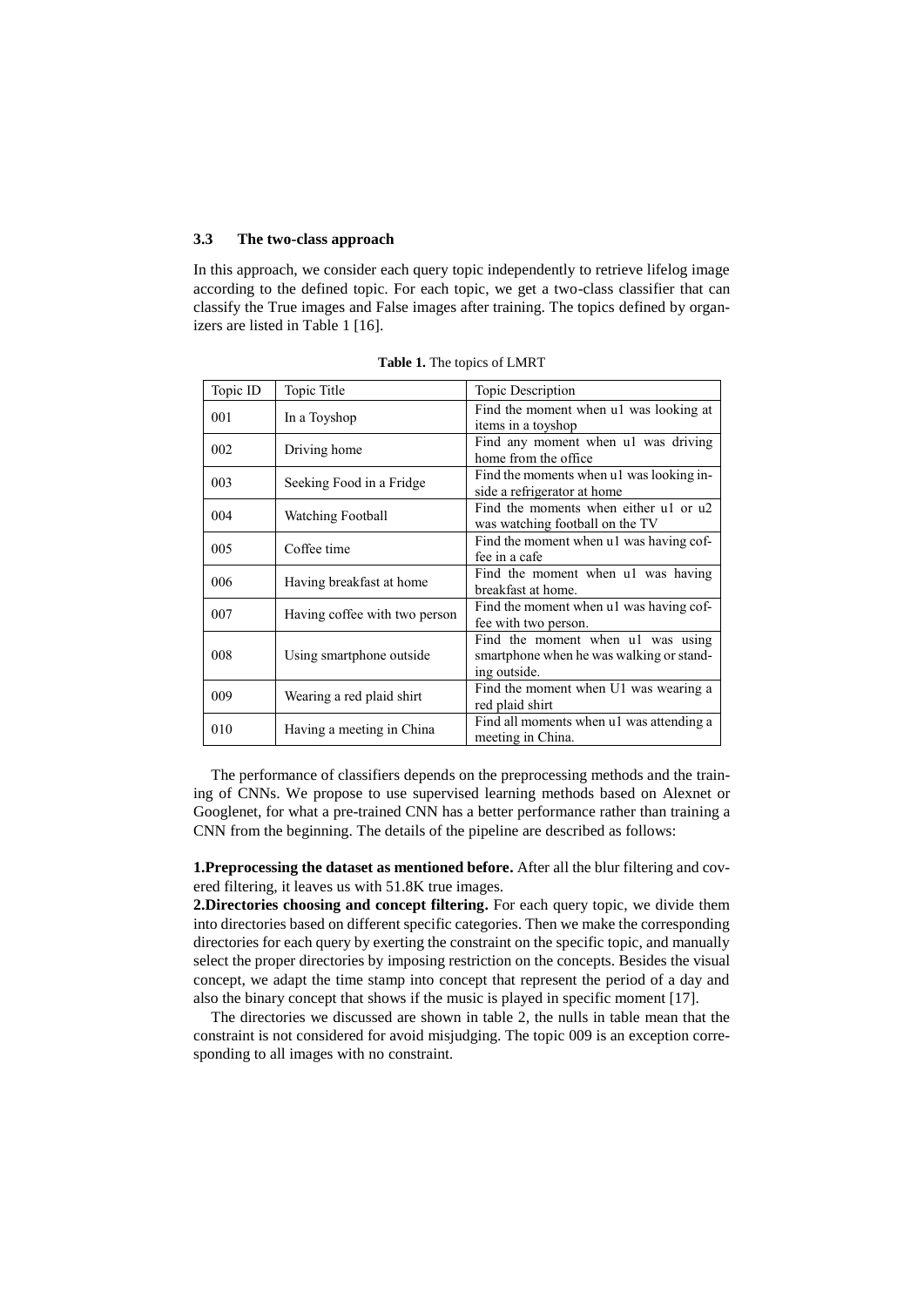| Topic ID | Location       | Activity      | Time        | Concept               |
|----------|----------------|---------------|-------------|-----------------------|
| 001      | Not DCU        |               |             | Not outdoor           |
|          | Not Restaurant |               |             |                       |
|          | Not Home       |               |             |                       |
| 002      |                | transport     | Not morning |                       |
| 003      | Home           |               |             |                       |
| 004      | Not Park       | Not walking   |             | TV, unknown, No music |
|          |                | Not transport |             |                       |
| 005      | Cafe,          | Not transport |             |                       |
|          | Unknown        |               |             |                       |
| 006      | Home           | Not transport |             | Morning               |
| 007      | Not DCU        | Not walking   |             |                       |
|          |                | Not transport |             |                       |
| 008      | Not Home       | Not transport |             | Not enclosed area     |
| 009      |                |               |             |                       |
| 010      | Not DCU        |               |             | enclosed area         |
|          | Not Home       |               |             |                       |
|          | Not Work       |               |             |                       |

**Table 2.** Selected Images per topic.

Besides, several state-of-art tools is used to filter the irrelevant images and the redundant images. For example, the relevant score is calculated by the concepts based on the referenced directories [18]. We apply VisiPics as a trick to remove the duplicate images for improving the diversification and the generalization performance [19], and also lightening the load. All these tricks are implemented for a better performance.

**3.Manual choosing several images as true.** We manually select 8 to 20 True images for each queries topic from the corresponding directory. The choosing procedure via the categories that predicted by using the Place CNN [20], and the number of True images depends on the official preprocessing clustering result of meta dataset.

**4.Trainning by implementing pre-trained CNN.** Pre-trained convolutional neural network Alexnet or Googlenet (trained on ImageNet) is adopted.

**5. Testing on the chosen directory by fine-tuned CNN.** After training, we use the finetuned CNN to test on the corresponding directory. And the results are used as the training dataset for retrained fine-tuning CNN.

**6.Splitting the results into two classes by relevance to the query topic.** We move the results into two directories by images batching processing (we notice that the true images also have principle of locality). One of the directories is True, then the other is False.

**7.Training by implementing the same pre-trained CNN.** We use the same trained CNN that we used in step2 as well.

**8.Testing on all data.** The retrained CNN is applied to all images of entire dataset.

**9.Saving the results in required format.** The procedure is designed to automatically transfer the results as the collecting into CSV format in MATLAB.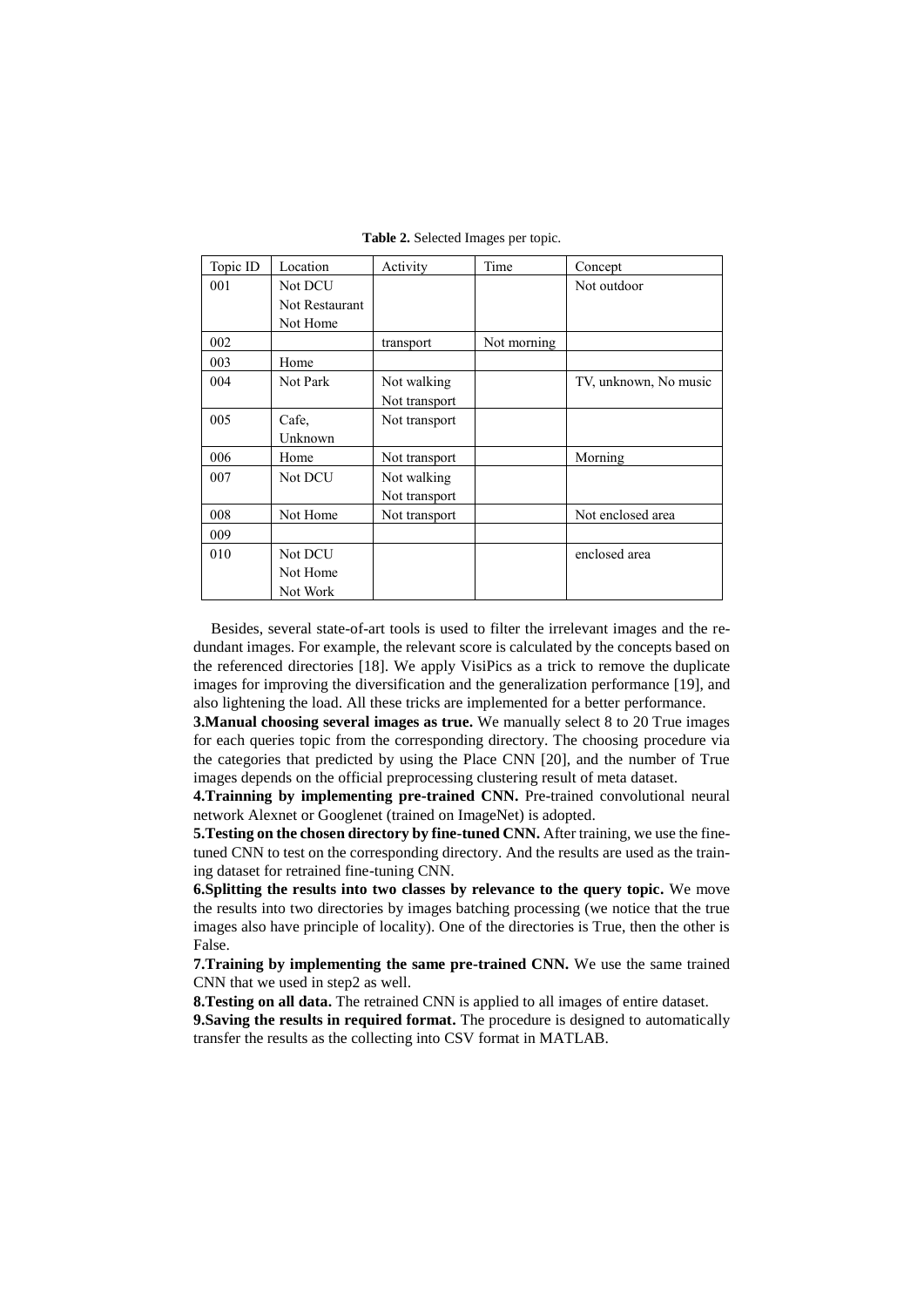#### **3.4 The eleven-class approach**

With the basic pipeline proposed before, we apply the entire pipeline to all ten topics at once. We classify the True images of each topic into 10 classes. And the images which do not belong to these ten classes are classified as False. The 11 classes are 10 True classes of each topic and the only one False class. The pipeline before merging is the same as the former two-class approach, and the procedures after merging are presented below:

**1.Trainning by implementing pre-trained CNN.** The Alexnet or Googlenet is trained on the eleven classes.

**2.Testing on all data.** The retrained CNN is applied to all images of entire dataset. **3.Saving the results in the required format.** The results are converted into required format automatically.

#### **3.5 The clustering approach**

The approach is quite same to the former approaches, the difference is that we propose a procedure of clustering right after the first-round retrieval. In clustering approach, we just merge the True images of each topic into 10 classes in spite of the False class for training. The pipeline before merging is the same as the Two-class approach, and the procedures after merging are presented below:

**1.Trainning by implementing pre-trained CNN.** The Alexnet or Googlenet is trained on the ten classes.

**2.Testing on all data.** The retrained CNN is applied to all images of entire dataset.

**3.Clustering by implementing LVQ algorithm.** In this process of work, learning vector quantization (LVQ) algorithm is used for clustering. The main steps of algorithm include: initializing the prototype vector; iterative optimization, update the prototype vector. The details of algorithm are introduced below (A set of prototype vectors is initialized by randomly selecting a sample labeled  $t<sub>q</sub>$  from the q cluster firstly):

### **Algorithm 1** LVQ algorithm

#### 1: **Repeat**

- 2: Pick a random sample
- 3: Calculate the Euclidean [distance](file:///C:/Users/å¨é¹é£/AppData/Local/Youdao/dict/Application/7.5.2.0/resultui/dict/) from the sample to each prototype vector
- 4: Find the shortest distance
- 5: **If**  $y_j = t_i$  (same class)

6:  $p' = p_j + a(x_j - p_j)$  (reduce the distance so that p become closer to the sample point)

7: **Else**

8:  $p' = p_j - a(x_j - p_j)$  (increase the distance so that p become farther from the sample point)

9:  $p_i = p'(\text{update})$ 

10: **Until** the condition to end is met.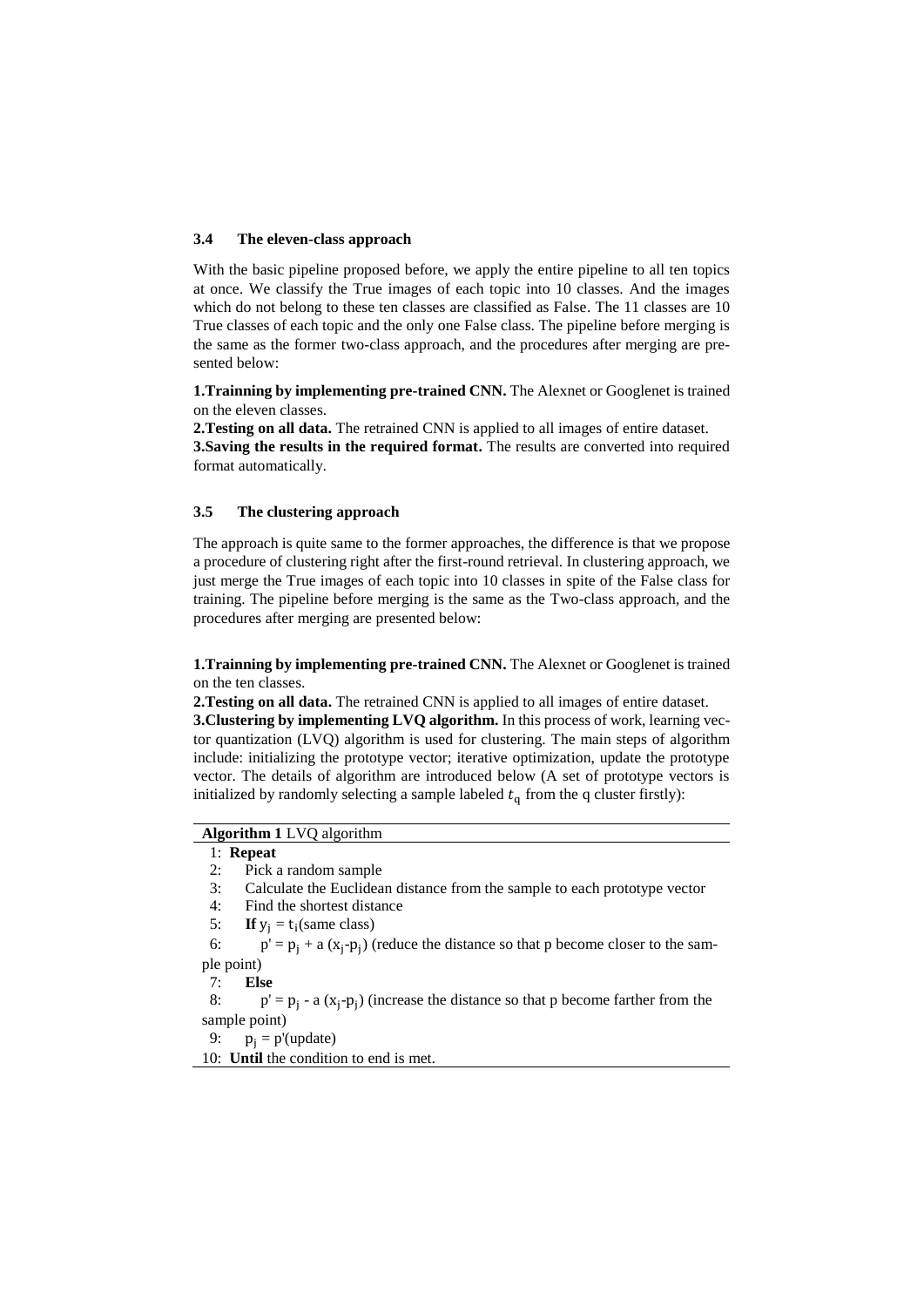**4.Saving the results in the required format.** The results are converted into required format automatically.

### **4 Experiment**

#### **4.1 Results discussion**

Due to time limit and other [force](file:///C:/Users/å¨é¹é£/AppData/Local/Youdao/dict/Application/7.5.2.0/resultui/dict/) [majeure](file:///C:/Users/å¨é¹é£/AppData/Local/Youdao/dict/Application/7.5.2.0/resultui/dict/) [factors,](file:///C:/Users/å¨é¹é£/AppData/Local/Youdao/dict/Application/7.5.2.0/resultui/dict/) we just submit one run follow basic two-class approach during the competition, however, we send our new results to the organizers after the deadline of submission and get an evaluation of our whole three retrieval approaches. The only run that we submitted during the competition follows the pipeline described in Section 3.

To evaluate the performance, the metrics used are  $F1@X$  (X=10), which measure the harmonic mean between Precision at X (P@X) and Cluster recall at X (CR@X), with X representing the top X results are taken into consideration in evaluation. So the diversity (via  $CR@10$ ) and relevance (via  $P@10$ ) are both taken into account. The results of our runs are displayed in Table3. The runs with **\*** are submitted after the competition.

| Run ID   | Description                          | P@10 | CR@10 | F1@10 |
|----------|--------------------------------------|------|-------|-------|
| Run 1    | Two-class approach with Alexnet      | 0.71 | 0.380 | 0.440 |
| $Run 2*$ | Two-class approach with Googlenet    | 0.74 | 0.342 | 0.428 |
| $Run 3*$ | Eleven-class approach with Alexnet   | 0.41 | 0.305 | 0.330 |
| $Run 4*$ | Eleven-class approach with Googlenet | 0.48 | 0.348 | 0.363 |
| Run $5*$ | Clustering approach                  | 0.59 | 0.498 | 0.481 |

**Table 3.** Result on ImageCLEFlifelog 2019 - LMRT challenge.

The run 1 (with the details in table 4) is the only run we submit through the evaluation system, while the run 5 has the best performance in diversification  $(CR@X)$ , which is one of the most notable performance in lifelog moment retrieval. The details of last 4 runs are shown in Figure 2. Compared with run 3 and run 4, run 2 and run 5 have better performance. Which apparently shows that the eleven-class approach needs to be improved in precision.

From the charts we summarize that the query 8(Using smartphone outside) is difficult to retrieve, however, when we manually verify the retrieval results in query 8, we find that most of retrieval results are related to phone using and outdoor. So, we consider whether the problem is about the definition of outside? Using smartphone in the yards probably is not affirmed as true. Besides, the vital signs devices that included in dataset are noise for smartphone retrieval.

In the proposed pipeline, the manual operation is taken into consideration, so the results are fluctuating in a certain range. And to summarize from the results, the method of clustering is a significant influence factor, a better method of clustering improves the result rapidly in the performance in diversity, and also can improve the performance of relevance within limits.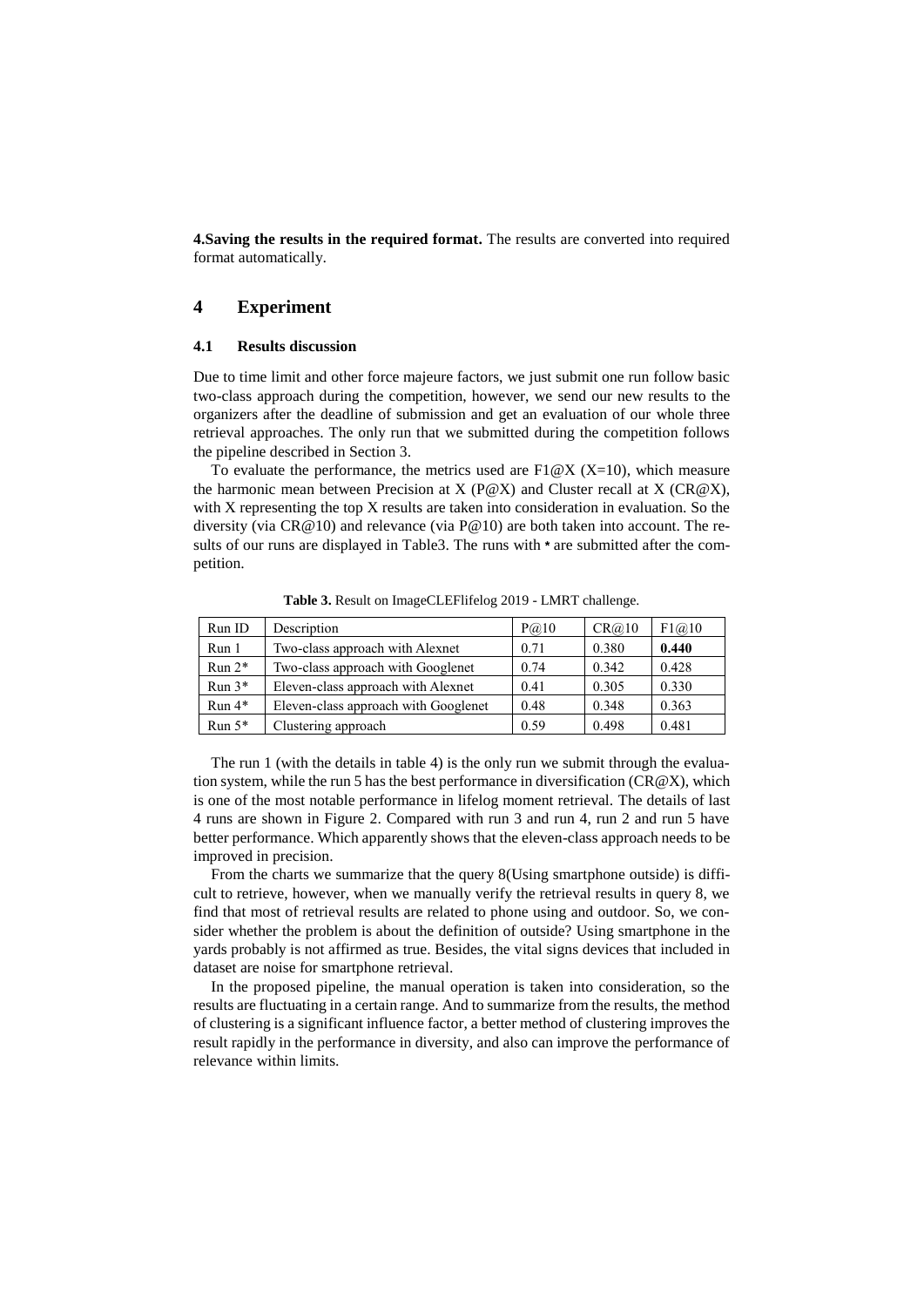| RUN1     | P@5          | CR@5         | F1@5         | $P(\widehat{\omega}, 10)$ | CR@10        | F1@10        | P@50 | CR@50 | F1@50 |
|----------|--------------|--------------|--------------|---------------------------|--------------|--------------|------|-------|-------|
| Ouery 1  | 0.8          | 0.5          | 0.615        | 0.9                       | J.           | 0.947        | 0.24 | 1     | 0.387 |
| Query 2  | 1            | 0.095        | 0.174        | 1                         | 0.095        | 0.174        | 1    | 0.143 | 0.25  |
| Query 3  | 1            | 0.167        | 0.286        | 0.7                       | 0.278        | 0.398        | 0.56 | 0.778 | 0.651 |
| Ouery 4  | 0.8          | 0.25         | 0.381        | 0.7                       | 0.25         | 0.368        | 0.72 | 0.5   | 0.590 |
| Query 5  | 0.8          | 0.333        | 0.471        | 0.8                       | 0.333        | 0.471        | 0.74 | 0.333 | 0.46  |
| Query 6  | 0.8          | 0.222        | 0.348        | 0.8                       | 0.222        | 0.348        | 0.68 | 0.444 | 0.538 |
| Query 7  | 1            | 1            | $\mathbf{1}$ | 1                         | ш            | 1            | 0.54 | 1     | 0.701 |
| Query 8  | $\mathbf{0}$ | $\theta$     | $\mathbf{0}$ | $\mathbf{0}$              | $\mathbf{0}$ | $\mathbf{0}$ | 0.08 | 0.333 | 0.129 |
| Ouery 9  | 1            | 0.286        | 0.444        | 1                         | 0.286        | 0.444        | 1    | 0.286 | 0.444 |
| Query 10 | $\mathbf{0}$ | $\mathbf{0}$ | $\mathbf{0}$ | 0.2                       | 0.333        | 0.25         | 0.52 | 1     | 0.684 |

**Table 4.** Detail results for run1



**Fig. 3.** Detail results for last 4 runs

### **4.2 Resources**

Our approach is implemented using Intel(R) Xeon(R) CPU @3.50Ghz with 16G RAM. We work on Ubuntu16.04 using MATLAB 2019a. We use Neural Network Toolbox with GPU coder which generates CUDA from MATLAB code for deep learning. The OpenCV and PyTorch are also used.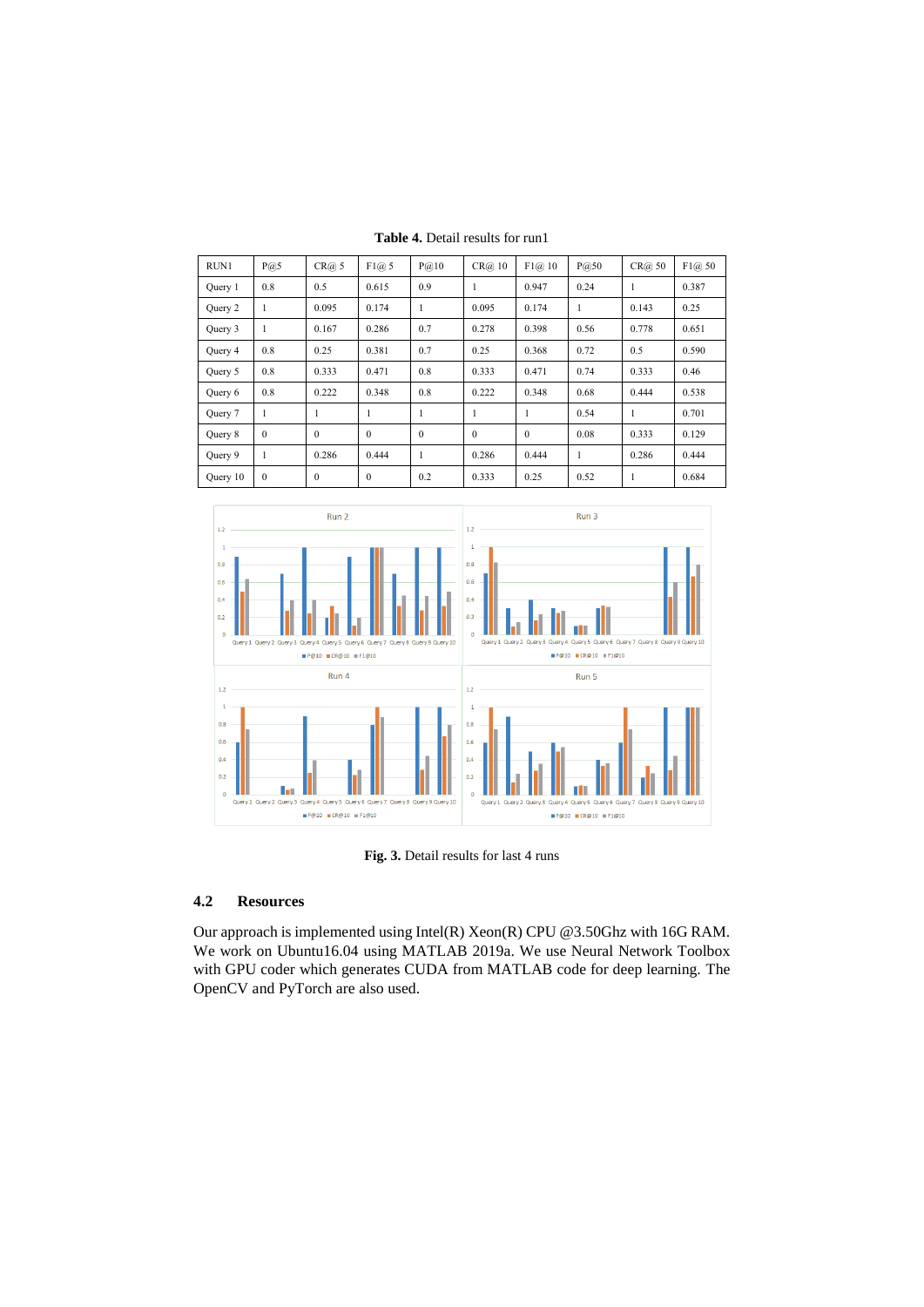### **5 Conclusion**

This paper presents our proposal for lifelog retrieval system on Lifelog moment retrieval (LMRT)subtask, which is corresponding to different types of queries, such as location, time, activity, and additional biometric data. As for procedure of preprocessing, we present three different methods of preprocessing to adapt the meta dataset to dataset which is appropriate in [quantity](file:///C:/Users/å¨é¹é£/AppData/Local/Youdao/dict/Application/7.5.2.0/resultui/dict/) and [quality.](file:///C:/Users/å¨é¹é£/AppData/Local/Youdao/dict/Application/7.5.2.0/resultui/dict/) During the retrieval process, we implement three different methods to compare the relevant and diversified performance of retrieval results.

Experimental results show that our proposal is of high precision and [reactiveness](file:///C:/Users/å¨é¹é£/AppData/Local/Youdao/dict/Application/7.5.2.0/resultui/dict/) in official ranking metric F1-measure, while the relevant score is far better ( $P@10$ ) than the diversified score ( $CR@10$ ). Therefore, the ability of diversifying the results could be improved further, which helps to achieve a comprehensive and complete view of the query. The clustering method of our system is able to be updated to improve the performance of entire system.

As for future work, we will improve the pipeline of our proposal using the natural language processing approach such as RNN and LSTM to automatically match the query topics with visual concept. What's more, we will develop a user-friendly graphics interface for our proposal.

### **Acknowledgement:**

This work is supported by Zhejiang Provincial Natural Science Foundation of China under Grant No. LY18F020032 and Natural Science Foundation of China under Grant No. 61502424.

## **References**

- 1. C. Gurrin, A. F. Smeaton, and A. R. Doherty. Lifelogging: Personal big data. Foundations and Trends in Information Retrieval, 8(1):1–125. (2014)
- 2. Duc Tien Dang Nguyen, LitingZhou, Rashmi Gupta, Michael Riegler, andCathalGurrin. Building a Disclosed Lifelog Dataset: Challenges, Principles and Processes. 1-6. 10.1145/3095713.3095736. (2017)
- 3. Aiden R. Doherty, Alan F. Smeaton, Keansub Lee, and Daniel P.W. Ellis, Multimodal Segmentation of Lifelog Data Centre for Digital Video Proessing & Adaptive Information Cluster, Dublin City University, Ireland LabROSA, Columbia University, New York, USA In: Procs. Large Scale Semantic Access to Content (Text, Image, Video, and Sound) (RIAO '07), pp. 21–38 Paris, France (2007)
- 4. Bogdan Ionescu, Henning Müller, Renaud Péteri, Yashin Dicente Cid, Vitali Liauchuk, Vassili Kovalev, Dzmitri Klimuk, Aleh Tarasau, Asma Ben Abacha, Sadid A. Hasan, Vivek Datla, Joey Liu, Dina Demner-Fushman, Duc-Tien Dang-Nguyen, Luca Piras, Michael Riegler, Minh-Triet Tran, Mathias Lux, Cathal Gurrin, Obioma Pelka, Christoph M. Friedrich, Alba García Seco de Herrera, Narciso Garcia, Ergina Kavallieratou, Carlos Roberto del Blanco, Carlos Cuevas Rodríguez, Nikos Vasillopoulos, Konstantinos Karampidis, Jon Chamberlain, Adrian Clark, Antonio Campello, ImageCLEF 2019: Multimedia Retrieval in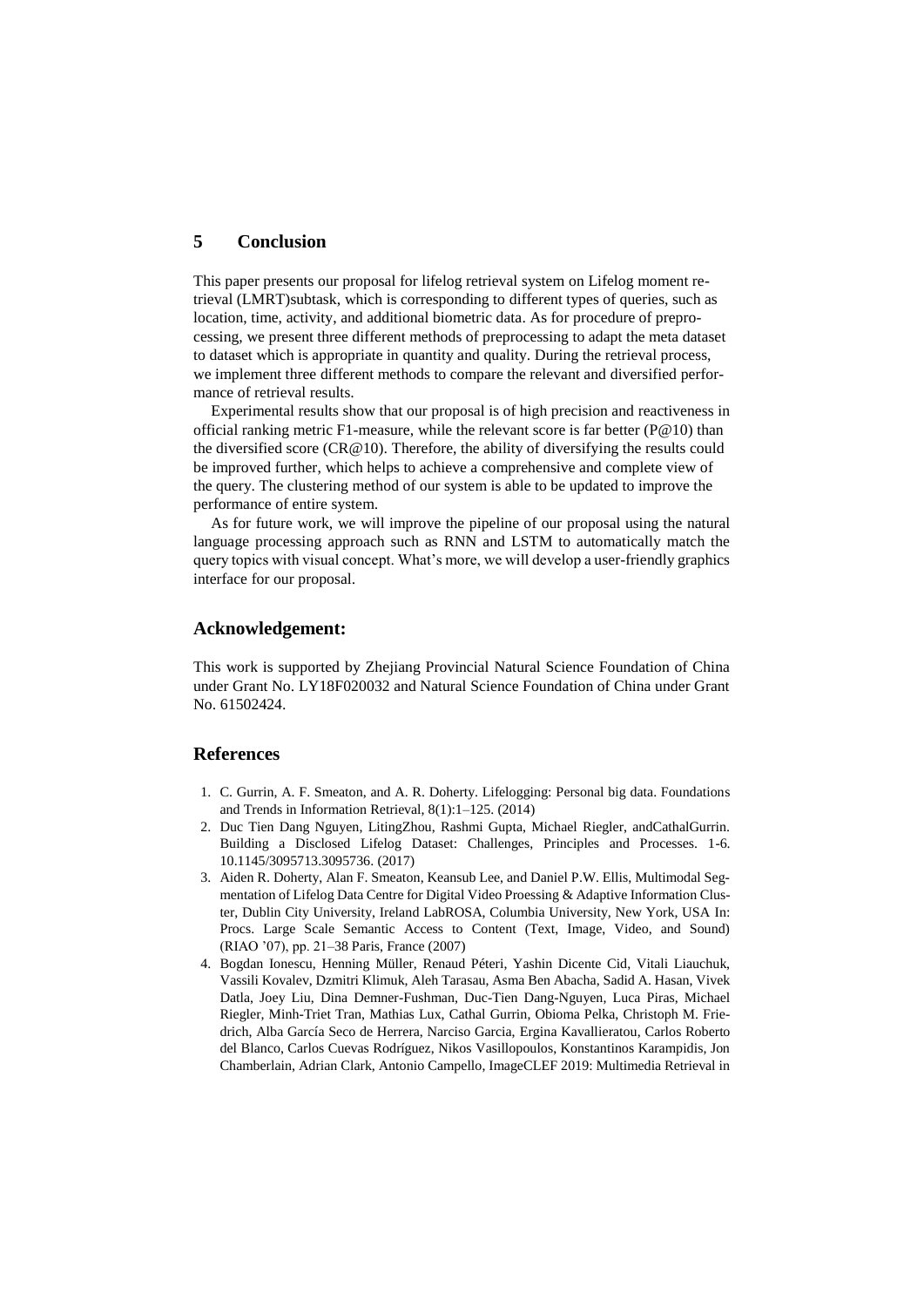Medicine, Lifelogging, Security and Nature In: Experimental IR Meets Multilinguality, Multimodality, and Interaction. Proceedings of the 10th International Conference of the CLEF Association (CLEF 2019), Lugano, Switzerland, LNCS Lecture Notes in Computer Science, Springer (September 9-12 2019)

- 5. Duc-Tien Dang-Nguyen, Luca Piras, Michael Riegler, Minh-Triet Tran, Liting Zhou, Mathias Lux, Tu-Khiem Le, Van-Tu Ninh and Cathal Gurrin. 2019. Overview of ImageCLEFlifelog 2019: Solve my life puzzle and Lifelog Moment Retrieval. In: CLEF 2019 Working Notes. CEUR Workshop Proceedings (CEUR- WS.org), ISSN 1613-0073, http://ceur-ws.org/Vol-2380/. Lugano, Switzerland. (2019)
- 6. Krizhevsky, A., Sutskever, I., Hinton, G.E.: Imagenet classification with deep convolutional neural networks. In: Proceedings of the 25th International Conference on Neural Information Processing Systems - Volume 1. pp. 1097–1105. NIPS'12, Curran Associates Inc., USA (2012)
- 7. Szegedy, C., Liu, W., Jia, Y., Sermanet, P., Reed, S., Anguelov, D., Erhan, D., Vanhoucke, V., Rabinovich, A.: Going deeper with convolutions. In: Computer Vision and Pattern Recognition (CVPR) (2015)
- 8. Kaiming He, Xiangyu Zhang, Shaoqing Ren, and Jian Sun. Deep residual learning for image recognition. In Proceedings of the IEEE Conference on Computer Vision and Pattern Recognition, pages 770–778 (2016)
- 9. Liting Zhou, Luca Piras, Michael Riegler, Mathias Lux, Duc-Tien Dang-Nguyen, and CathalGurrin. An Interactive Lifelog Retrieval System for Activities of Daily Living Understanding. In: CLEF (2018)
- 10. Liting Zhou, Zaher Hinbarji, Duc-Tien Dang-Nguyen, CathalGurrin. LIFER: An Interactive Lifelog Retrieval System. 9-14. 10.1145/3210539.3210542. In: ICMR (2018)
- 11. J. Gemmell, A. Aris, and R. Lueder. Telling Stories with Mylifebits. In Multimedia and Expo, 2005. ICME 2005. IEEE International Conference on, pages 1536–1539. (2005)
- 12. Minh-Triet Tran, Tung Dinh-Duy, Thanh-Dat Truong, Viet-Khoa Vo-Ho, Quốc Lương, and Vinh-Tiep Nguyen. Lifelog Moment Retrieval with Visual Concept Fusion and Text-based Query Expansion. In: CLEF (2018).
- 13. Bernd Münzer, Andreas Leibetseder, Sabrina Kletz, Manfred Primus and Klaus Schoeffmann. lifeXplore at the Lifelog Search Challenge 2018. 3-8. 10.1145/3210539.3210541. (2018)
- 14. Ergina Kavallieratou, Carlos R. del-Blanco, Carlos Cuevas and Narciso García. Retrieving Events in Life Logging. In: CLEF (2018)
- 15. Renting Liu, Zhaorong Li and Jiaya Jia. Image partial blur detection and classification. IEEE International Conference on Computer Vision Pattern Recognition. 1-8. 10.1109/CVPR.2008.4587465. (2008)
- 16. Liting Zhou, Luca Piras, Michael Riegler, Giulia Boato, Duc-Tien Dang-Nguyen, and CathalGurrin. Organizer Team at ImageCLEFlifelog 2017: Baseline Approaches for Lifelog Retrieval and Summarization. In: CLEF (2017)
- 17. Tsun-Hsien Tang, Min-Huan Fu, Hen-Hsen Huang, Kuan-Ta Chen, and Hsin-Hsi Chen. Visual Concept Selection with Textual Knowledge for Understanding Activities of Daily Living and Life Moment Retrieval. In: CLEF (2018)
- 18. Ruth Fong, Andrea Vedaldi. Net2Vec: Quantifying and Explaining how Concepts are Encoded by Filters in Deep Neural Networks. (2018)
- 19. Arora R., Trelogan J., Ba T.N. Using High Performance Computing for Detecting Duplicate, Similar and Related Images in a Large Data Collection. In: Arora R. (eds) Conquering Big Data with High Performance Computing. Springer, Cham. (2016)